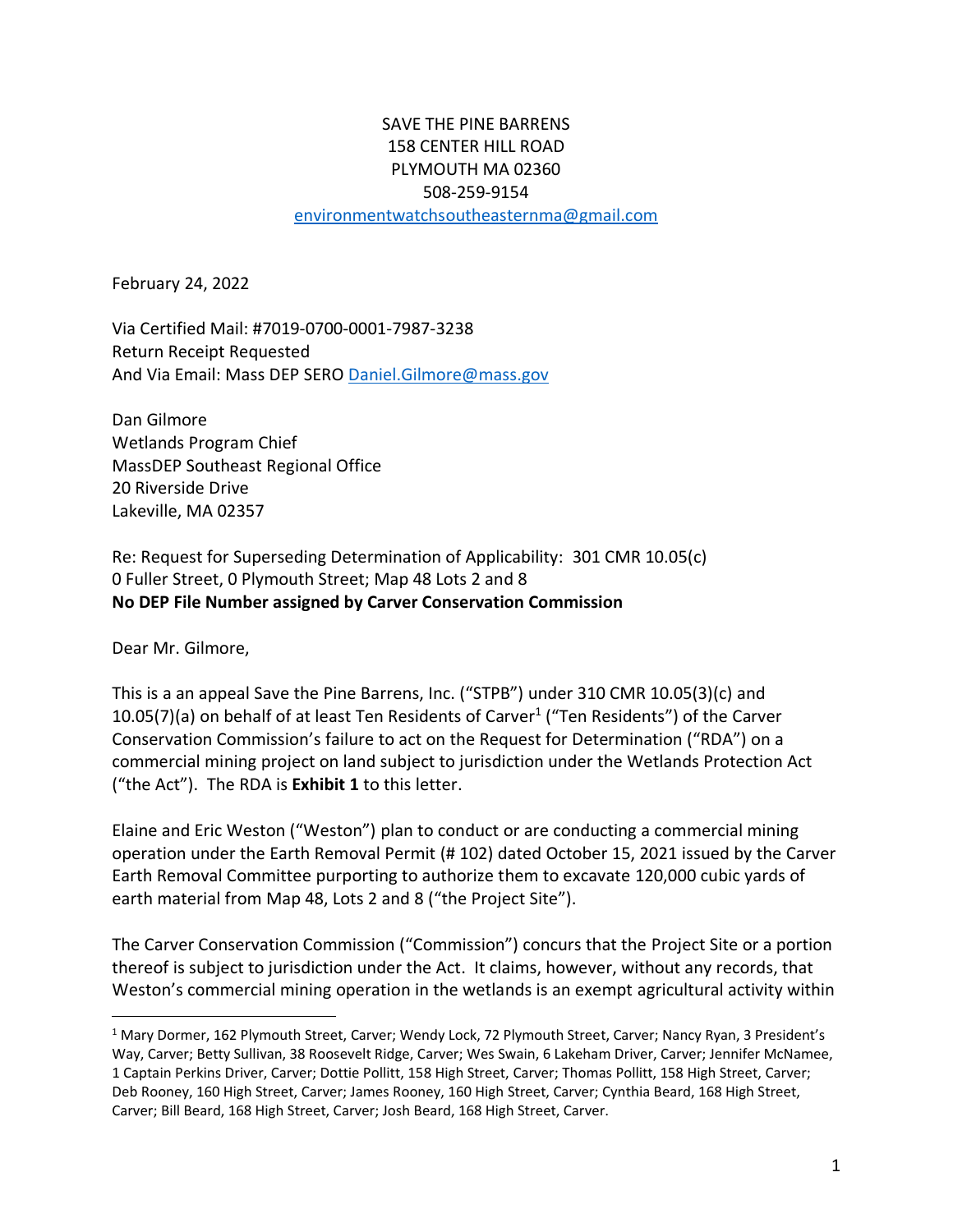the meaning of 310 CMR 10.04 $\mathcal{O}(1)(g)$ . There is no factual or legal basis for the Commission's conclusion.

Weston has not complied with the Wetlands Protection Act for commercial mining of 120,000 cubic yards of earth materials ("the Project"). Weston filed neither a Notice of Intent or Request for Determination of Applicability.

Despite being aware of Weston's plans to conduct commercial mining in jurisdictional wetlands, the Commission is ignoring the Act and the regulatory requirements of 310 CMR 10.00. In an effort to obtain compliance with the Act, on January 18, 2022, STPB filed the RDA with the Commission by Certified Mail.

## **Weston's commercial mining is subject to the Wetlands Protection Act and Regulations**

The Project Site is located on Map 48, Lots 2 and 8. **Exhibit 2** is a portion of Carver Assessor's Map 48. **Exhibits 3 and 4** to this letter, Carver Assessor's property record cards show:

- Lot 2 consisting of 41. 17 acres owned by Eric and Elaine Weston.
- Lot 8 consisting of 6.14 acres owned by Raymond Elmer of Alton, New Hampshire, acquired by Elmer on January 1, 1903, about 118 years ago

Lot 8, owned by Elmer, who may be deceased, is the area where the Earth Removal Plans show most of the excavation will occur.

The only publicly available plan showing Weston's commercial mining Project on Lots 2 and 8, the Project Site, is a one-page, 11-year-old plan by Gilmore Associates dated October 12, 2010, submitted to the Carver Earth Removal to obtain the Earth Removal Permit. The Gilmore plan is attached as Exhibit 1 to the RDA, and the Earth Removal Permit is attached as Exhibit 2 to the RDA.

The eleven year old Gilmore plans describe the work as "proposed reservoir expansion & by pass canal" "total volume of earth removed 169,000 cubic yards." The Earth Removal Permit, Condition 1 states, "Removal not to exceed 120,000 cu. Yards according to plans to provide expansion of water 10 – 15 Depth." The Gilmore plans show that the "expansion of water" will consist of opening up a new area of land, requiring logging and removal of forests and/or vegetation in order to create the new reservoir and bypass canal. This is not "dredging" of an existing reservoir.

On MassMapper, DEP labeled wetlands abut Lot 8 (Cranberry Bogs) and this is shown on the RDA's Exhibit 3.

Lot 2 contains Marsh/Bog, Wooded Marsh, Cranberry Bog and Open Water. The proposed canal and reservoir expansion extend on to an abutting lot to the south, excavating through Lot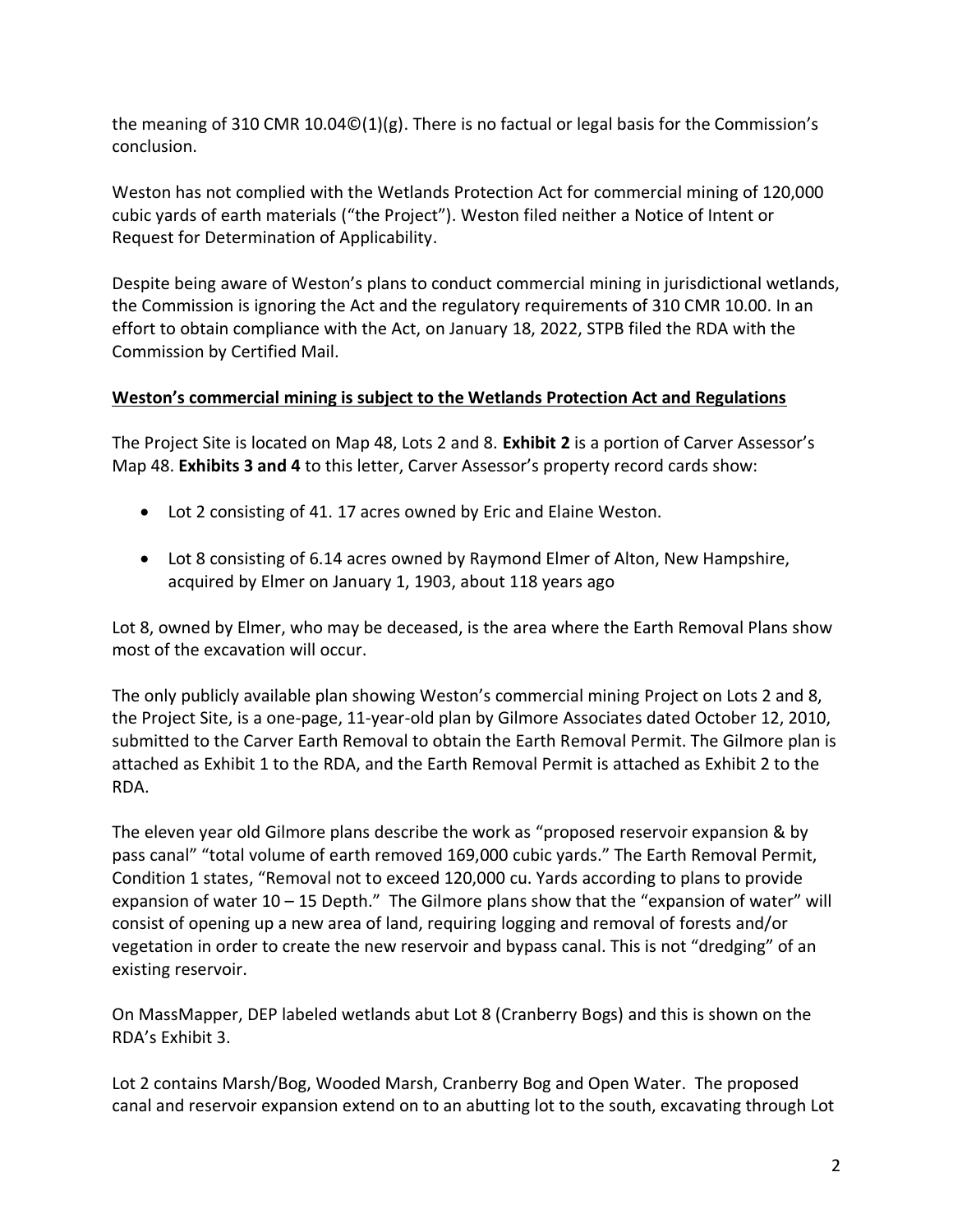8 to connect that lot with Lot 2. This has the potential to change and alter water flow direction, hydrology, and wetlands functioning.

There is no record before the Conservation Commission to show that Weston's commercial mining operation is exempt from the Wetlands Protection Act *as Normal Improvement of Land in Agricultural Use*. The Commission has failed to act on the RDA, and certainly has not shown the Project falls within 310 CMR 10.04©(1)(a)-(h) and will not cause a "net loss of flood storage capacity. The Conservation Commission has no certified farm Conservation Plan (CP) for the Project, which relates to work to be conducted in a Bordering Vegetated Wetland, as required by 310 CMR 10.04(c)(1)(g)(2).

There does not appear to be an approved forest cutting plan under G.L. c. 132, Sections 40-46 and the regulations, 302 CMR 16.00. This is required for logging on private property.

## **Conservation Commission Public Hearing on STPB's RDA**

The Commission held a public hearing on STPB's RDA on February 16, 2022. A copy of the Commission's February 16, 2021 agenda containing the public hearing announcement is attached as **Exhibit 5**.

The public hearing can be viewed on Area 58 Cable TV: <https://www.youtube.com/watch?v=sUMku1RvAvA> from Minute 1 to about minute 36.

The Commission asserted at the public hearing that Project is exempt from the Act under 301 CMR 10.04©(1)(g) as *Normal Improvement of Land in Agricultural Use*. The Commission confirmed it has not received an RDA asserting an agricultural exemption, never previously issued a Form 2 determination on an RDA for the Project and never received a notice of intent filing.

Nonetheless, despite the lack of evidence, the Commission stated at the public hearing that it had previously reviewed the Project, conducted a site visit to view the wetlands, and determined that the Project qualified for an exemption under the Wetlands Protection Act as *Normal Improvement of Land in Agricultural Use*. 310 CMR 10.04©(1). By admitting that they reviewed the Project to see if the agricultural exemption applied, the Commission admitted the Project Site is jurisdictional wetlands; otherwise, there would be no need for the Commission to consider, and allegedly grant, an agricultural exemption.

The Commission's position is unlawful and ludicrous on its face: the Commission admits there is not one document, record, plan, phone note or other evidence -- never mind a properly filed RDA by Weston --- to support its "decision" that the Project is exempt from the Wetlands Protection Act. Yet, it admits the Project is in jurisdictional wetlands.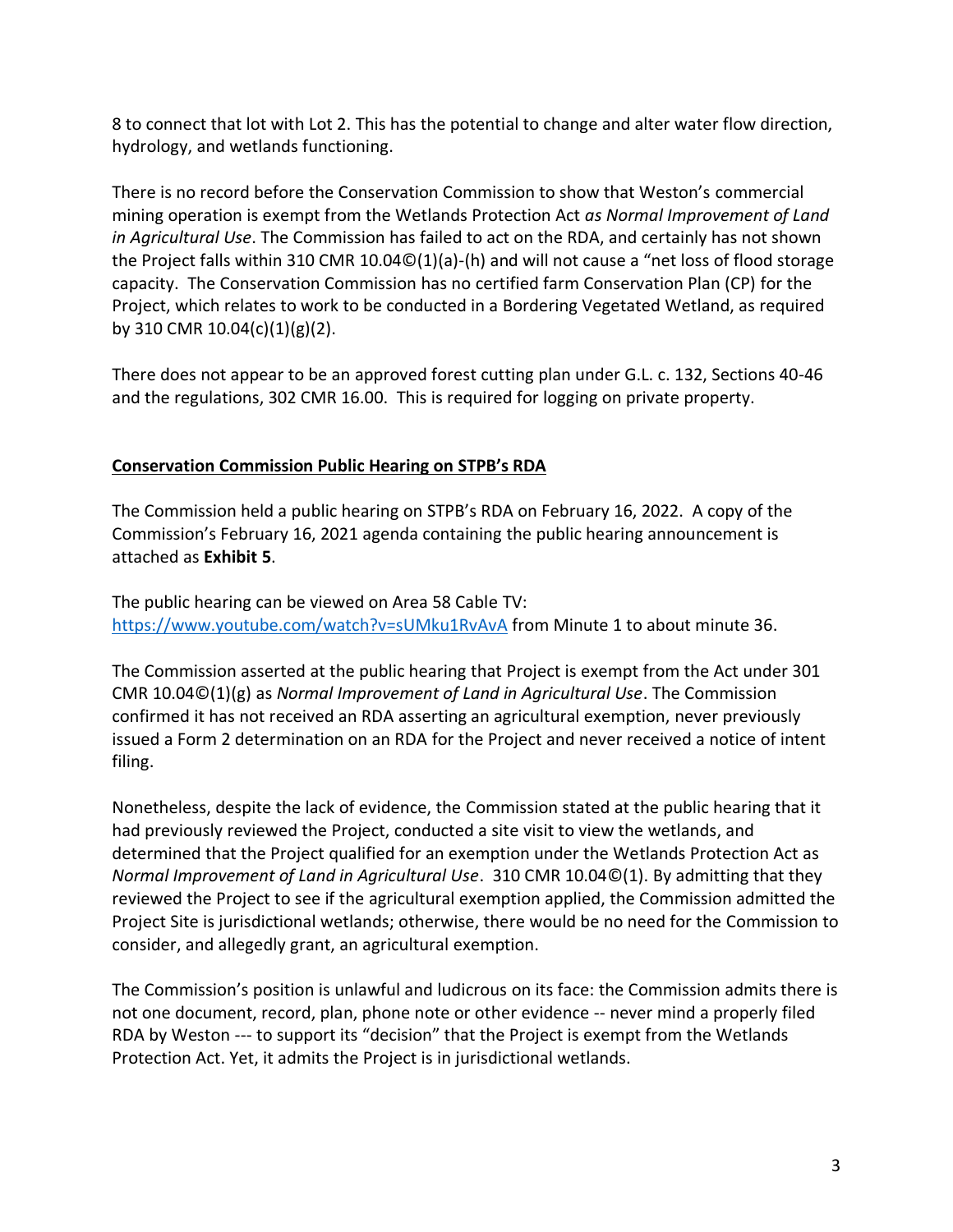At the hearing, the Commission claimed that at some unknown time, at a meeting that was never noticed, they deliberated, made a decision and exempted Weston from any filing under the Act on the grounds that the Project is *Normal Improvement of Land in Agricultural Use*. The Commission and Town Counsel have blatantly and unlawfully purported to exempt Weston's Project – mining in a wetland – from the Act. This "decision" also violated the Open Meeting Law. They have refused and failed to require the Weston's to establish an agricultural exemption by meeting the criteria in the regulations, 310 CMR 10.04©(g)(1), including the filing of a relevant portion of a farm Conservation Plan.

At the February 16, 2022 public hearing the Commission declared STPB's RDA "moot" because the Commission had previously determined the Project was exempt from the *Act as Normal Improvement of Land in Agricultural Use*.

Further compounding their blatant disregard for the Act and 301 CMR 10.00, Chair Savery Moore stated the Commission would not issue a written determination or a Form 2 decision on STPB's RDA. 310 CMR 10.05(3)(b)(1) states that "within 21 days after the receipt of the Request for Determination of Applicability, the conservation commission **shall issue** a Determination of Applicability, Form 2." (Emphasis supplied)

The Commission's alleged grant of an agricultural exemption to Weston without any findings or record and its decision to allow Weston to conduct commercial mining in what they admit is jurisdictional wetland is an intentional act of malfeasance and derogation of the Commission's legal duty. As the Conservation Agent blithely remarked at the hearing "that may seem informal but that's pretty much how it works around here." Town Counsel from KP Law silently agreed. See, at Minute 33:41, Carver Conservation Commission Recorded Meeting https://www.youtube.com/watch?v=sUMku1RvAvA

The Commission has failed to issue an RDA, Form 2 as required by 310 CMR 10.05(3)(b)(1). Under 310 CMR 10.05(7)(b)(4) the Ten Residents may request that the Department issue a Superseding Determination of Applicability because the Commission has falied to issue a Superseding Determination with the time period of the Act. This request is made within 70 days after the expiration of the period within which the Commission was to have acted.

This request is filed in a timely manner, within Attached as **Exhibit 6** is a copy of the filing fee and filing fee transmittal form which have been sent to the DEP Lockbox.

The Ten Residents have standing to make this Request pursuant to 310 CMR 10.05(7)(a)(5) as residents of the town where the land is located.

In sum, the Commission, Conservation Agent and Town Counsel **admit that the Project Site is subject to Wetlands Protection Act jurisdiction. They do not have the authority to exempt Weston from compliance with the Act. They have acted illegally and beyond the scope of their authority in violation of the Act and 310 CMR 10.00.**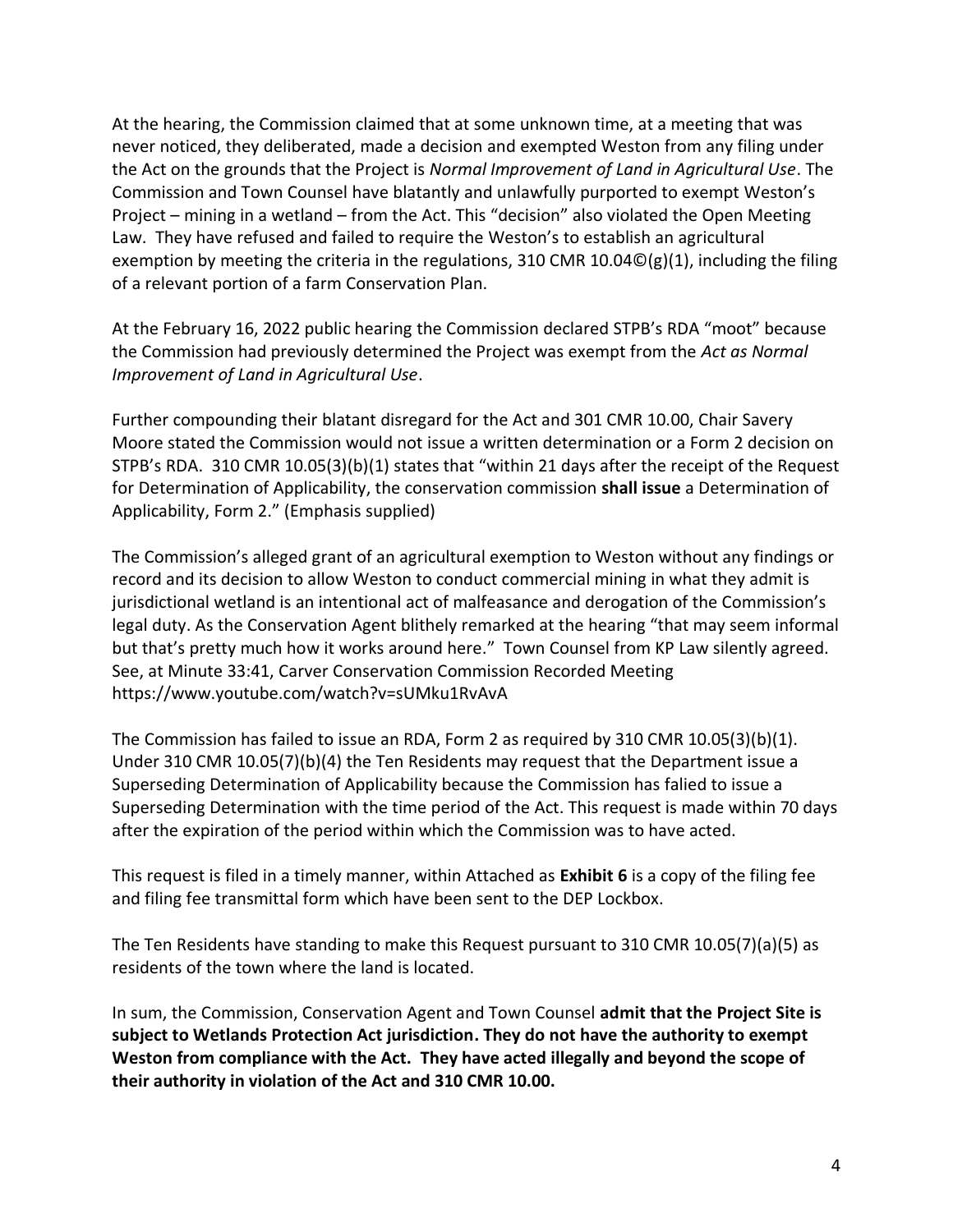For the foregoing reasons, since the Commission failed to act on STPB's RDA, MassDEP should issue Superseding Determination of Applicability pursuant to the procedures set forth in 310 CMR 10.05(7). It should issue a positive determination that requires Weston to comply with the Wetlands Protection Act.

All work should be prohibited until Weston is in compliance and all appeal periods have expired.

On behalf of the Ten Residents group, STPB hereby requests that MassDEP issue a positive Superseding Determination of Applicability.

Very truly yours,

*Margaret E. Sheehan*

Margaret E. Sheehan

Send via Certified Mail: MassDEP SERO Raymond Elmer, PO Box 218, Alton, NH 03809, Owner, Lot 8 Elaine and Eric Weston, 189 Main Street, Carver MA 02330, Owner, Lot 2 Carver Conservation Commission